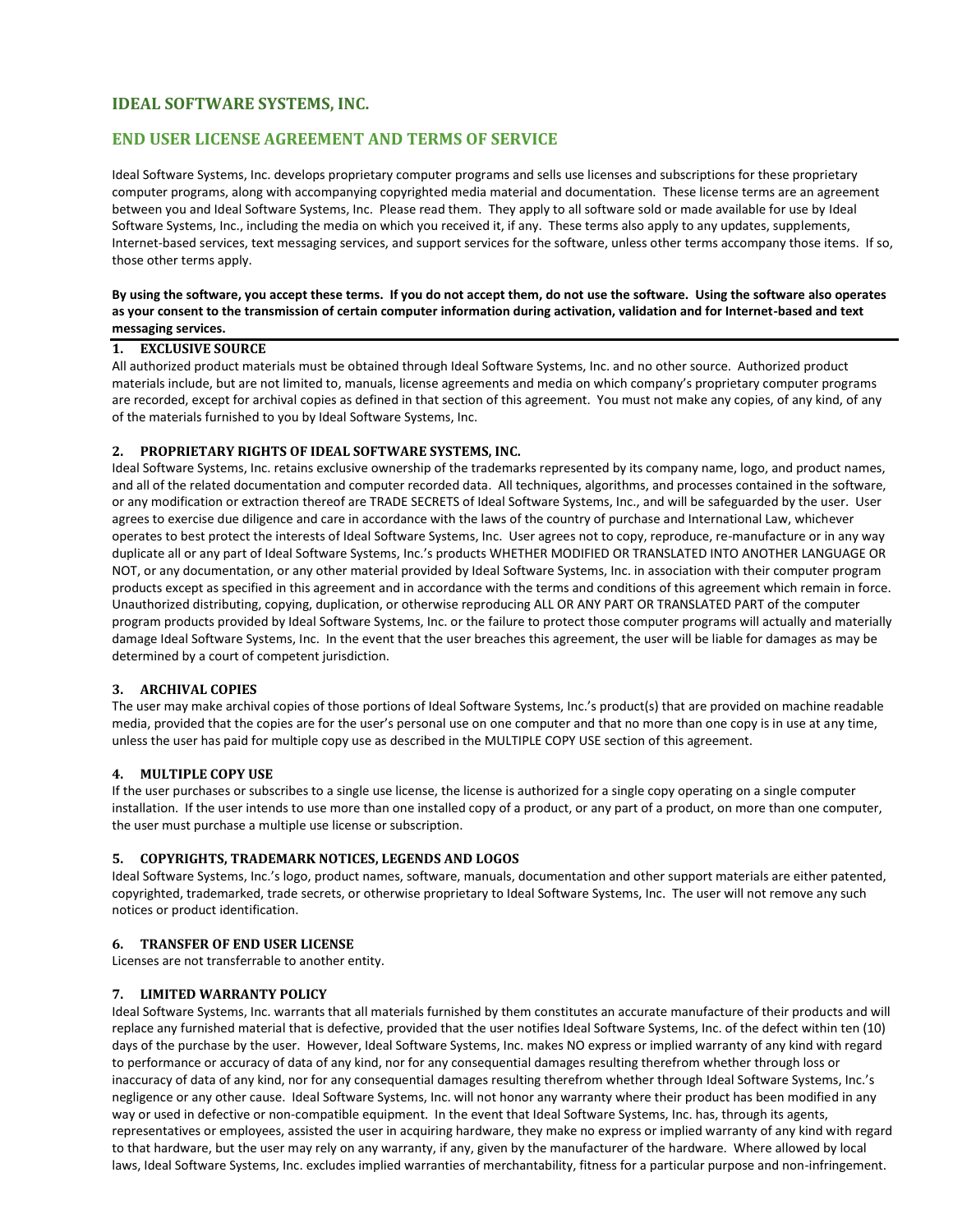## **8. UPDATE POLICY**

Ideal Software Systems, Inc. may, from time to time, revise its products, but is under NO OBLIGATION to furnish such revisions to each user unless the user has purchased, and paid for, a Support Agreement from them. If the user has purchased and paid for a Support Agreement from Ideal Software Systems, Inc., then the user will be entitled to all released revisions to the products licensed to the user at no additional charge other than the support plan fee agreed to in the Support Agreement. Ideal Software Systems, Inc., in its sole discretion, may discontinue selling, updating or supporting one or more of its products at any time with no advanced notice to the user.

#### **9. CUSTOMER SERVICE/USER SUPPORT**

Ideal Software Systems, Inc. provides reasonable assistance and support in the use of the most current version of its products to its users that purchase, and pay for, a Support Agreement. Ideal Software Systems, Inc. is under no obligation to furnish user support should a user's account have a delinquent balance.

### **10. OTHER SOFTWARE**

Other (third party) software, such as communications, timekeeping, backup or accounting software, may be purchased at an additional cost and used with Ideal Software Systems, Inc.'s software. Ideal Software Systems, Inc. provides no warranty whatsoever for third party software, and is not responsible for the maintenance or reliability of the third party software.

## **11. INTEGRATED SERVICES PROVIDED THROUGH THIRD PARTY VENDORS**

Ideal Software Systems, Inc. may offer integrated services provided through third party vendors. All provisions of this End User License Agreement apply to services provided through third party vendors, including but not limited to Proprietary Rights, Warranties, Restrictions, and Acceptable Use provisions.

#### **12. RESTRICTIONS**

The user will not transfer, resell, lease, license or otherwise make available the products or services of Ideal Software Systems, Inc. The user will not use any text messaging or email services offered by Ideal Software Systems, Inc. to access or allow access to Emergency Services. The user will ensure that the products and services provided by Ideal Software Systems, Inc. are used in accordance with all applicable laws, regulations and third party rights, as well as the terms of this agreement, including the Acceptable Use Provisions as defined herein.

#### **13. ACCEPTABLE USE**

The products and services provided by Ideal Software Systems, Inc. may not be used in any illegal, abusive or other manner that interferes with the business or activities of any other party. The following list gives some examples of prohibited use, but should not be considered exhaustive.

- Attempting to bypass or break any security mechanism on any of the software products or using the products or services in any other manner that poses a security or service rick to Ideal Software Systems, Inc. or any of its customers.
- Testing or reverse-engineering the products or services to find limitations, vulnerabilities or evade filtering capabilities.
- Launching or facilitating, whether intentionally or unintentionally, a denial of service attack on any of the products or services, or any other conduct that adversely impacts the availability, reliability or stability of the products or services.
- Transmitting any material that contains viruses, Trojan horses, worms or any other malicious, harmful, or deleterious programs.
- Using Ideal Software Systems, Inc. products or services in any manner that violates any applicable industry standards, third party policies or requirements that Ideal Software Systems, Inc. may communicate to its users, including without limitation, all of the applicable guidelines published by the CTIA, the Mobile Marketing Association or any other accepted industry associations, carrier guidelines or other industry standards.
- Engaging in any unsolicited advertising, marketing or other activities, including without limitation, any activities that violate anti-spam laws and regulations including, but not limited to, the CAN SPAM Act of 2003, the Telephone Consumer Protection Act, and the Do-Not-Call Implementation Act.
- Using Ideal Software Systems, Inc. products and services in connection with any unsolicited or harassing messages (commercial or otherwise) including but not limited to unsolicited or unwanted phone calls, SMS or text messages, voice mail, or faxes.
- Using Ideal Software Systems, Inc. products and services to harvest or otherwise collect information about others, including email addresses or phone numbers.
- Using Ideal Software Systems, Inc. products and services to engage in fraudulent activity with respect to third parties.
- Violating or facilitating the violation of any local or foreign law, including laws regarding the transmission of data or software.
- Taking any action to encourage or promote any activity prohibited under this Agreement.
- Transmitting any material that infringes the intellectual property rights or other rights of third parties.
- Transmitting any material that is libelous, defamatory, discriminatory or otherwise malicious or harmful to any person or entity.
- Creating a false identity or forged email address or header, or phone number, or otherwise attempting to mislead others as to the identity of the sender or the origin of a message or phone call.

## **14. CUSTOMER ACCOUNTS**

If Ideal Software Systems, Inc. agrees, at its sole discretion, to furnish the user with software, hardware, supplies or services on account, the user agrees to pay all invoices within the terms stated on the applicable invoice or purchase agreement. If any invoices become delinquent, Ideal Software Systems, Inc. may suspend providing support services or supplies to the user. In the event that invoices for